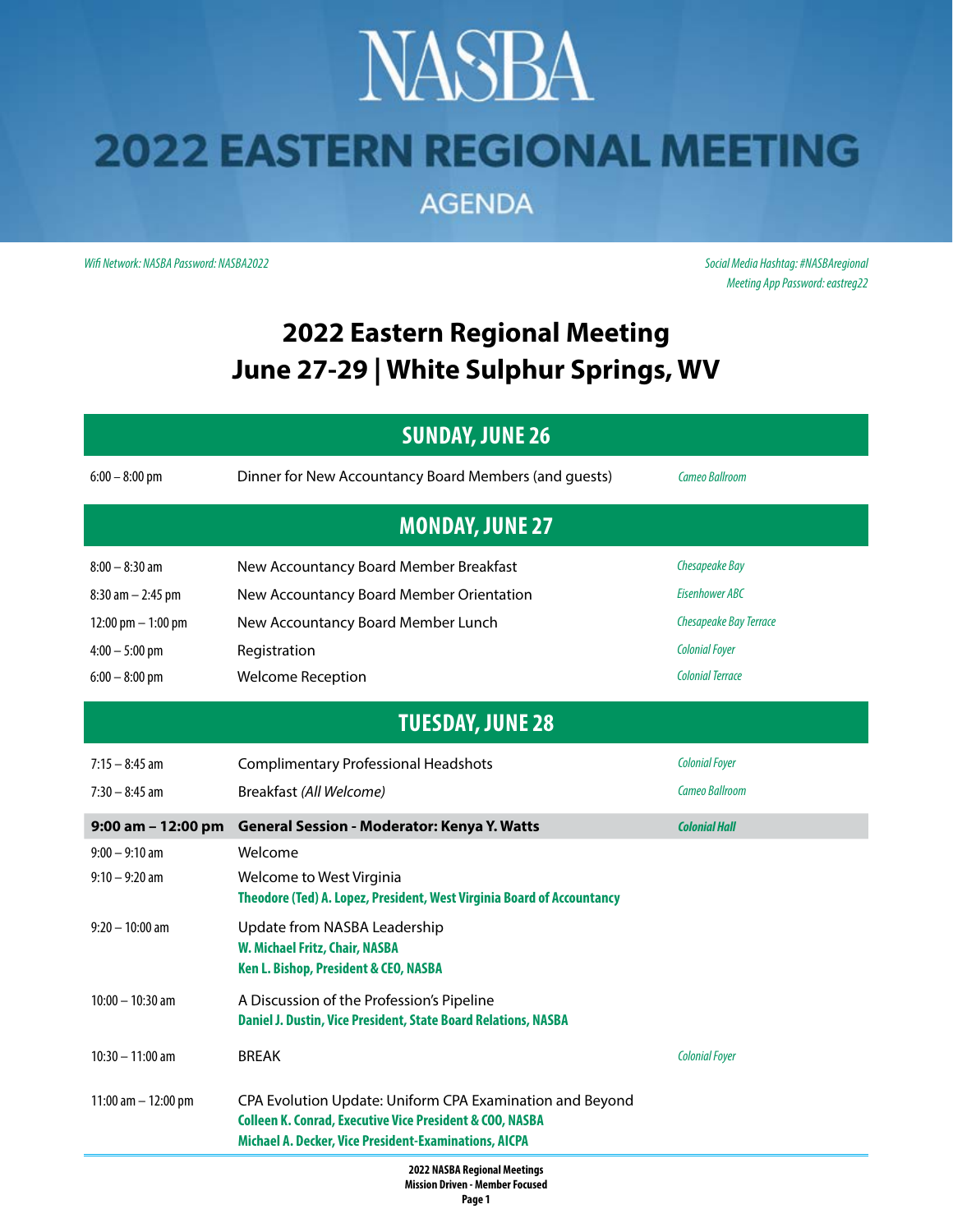## **NASBA 2022 EASTERN REGIONAL MEETING**

**AGENDA** 

*Wifi Network: NASBA Password: NASBA2022 Social Media Hashtag: #NASBAregional*

*Meeting App Password: eastreg22*

| <b>TUESDAY, JUNE 28 (continued)</b> |                                                                                                                                                                                                                                                                                                                                                                                                                                                                                                                                                                                       |                                                                   |  |  |
|-------------------------------------|---------------------------------------------------------------------------------------------------------------------------------------------------------------------------------------------------------------------------------------------------------------------------------------------------------------------------------------------------------------------------------------------------------------------------------------------------------------------------------------------------------------------------------------------------------------------------------------|-------------------------------------------------------------------|--|--|
| 12:00 am - 12:30 pm                 | Navigating Anti-Regulation and Criminal Conviction Legislation<br>John W. Johnson, Director, Legislative and Governmental Affairs, NASBA                                                                                                                                                                                                                                                                                                                                                                                                                                              | <b>Colonial Hall</b>                                              |  |  |
| $12:30 - 1:30$ pm                   | <b>LUNCH</b>                                                                                                                                                                                                                                                                                                                                                                                                                                                                                                                                                                          | Cameo Ballroom                                                    |  |  |
| $1:30 - 3:30$ pm                    | Meet with Your Region<br>Great Lakes: Kenya Y. Watts - Great Lakes Regional Director<br>Middle Atlantic: Stephanie M. Saunders - Middle Atlantic<br>Northeast: Stephen F. Langowski - Northeast Regional Director<br>Southeast: Larry Elmore - Southeast Regional Director<br>(Participation limited to Board of Accountancy members, staff and former Board of<br>Accountancy members. Each Region will meet in a separate room with the Regional Director<br>leading the discussion. Election of Nominating Committee Representatives in Middle Atlantic<br>and Southeast Regions.) | Eisenhower A<br>Eisenhower B<br><b>Hayes Room</b><br>Eisenhower C |  |  |
| $1:30 - 2:30$ pm                    | Seminar for Other Attendees: Advancing ARPL's Message<br>Moderator: John W. Johnson, Director, Legislative and Governmental Affairs, NASBA                                                                                                                                                                                                                                                                                                                                                                                                                                            | <b>West Virginia Room</b>                                         |  |  |
| 3:30 pm<br>4:00 pm                  | <b>RECESS</b><br>Call to Leadership Reception                                                                                                                                                                                                                                                                                                                                                                                                                                                                                                                                         | Chesapeake Bay Terrace                                            |  |  |
| <b>WEDNESDAY, JUNE 29</b>           |                                                                                                                                                                                                                                                                                                                                                                                                                                                                                                                                                                                       |                                                                   |  |  |
| $7:45 - 9:15$ am                    | <b>Complimentary Professional Headshots</b>                                                                                                                                                                                                                                                                                                                                                                                                                                                                                                                                           | <b>Colonial Foyer</b>                                             |  |  |
| $8:00 - 9:15$ am                    | Board of Accountancy Presidents'/Chairs' Breakfast Meeting<br><b>Moderator: W. Michael Fritz, Chair, NASBA</b>                                                                                                                                                                                                                                                                                                                                                                                                                                                                        | <b>Chesapeake Bay</b>                                             |  |  |
| $8:00 - 9:15$ am                    | Board of Accountancy Executive Directors' Breakfast Meeting<br><b>Moderator: John E. Patterson</b>                                                                                                                                                                                                                                                                                                                                                                                                                                                                                    | <b>Fillmore</b>                                                   |  |  |
| $8:00 - 9:15$ am                    | Breakfast (All Welcome)                                                                                                                                                                                                                                                                                                                                                                                                                                                                                                                                                               | <b>Cameo Ballroom</b>                                             |  |  |
|                                     | 9:30 am - 12:15 pm General Session - Moderator: Stephen F. Langowski                                                                                                                                                                                                                                                                                                                                                                                                                                                                                                                  | <b>Colonial Hall</b>                                              |  |  |
| $9:30 - 9:45$ am                    | <b>Report from Regional Breakouts</b><br><b>Moderator: Stephen F. Langowski</b><br><b>Panelists: Regional Directors</b>                                                                                                                                                                                                                                                                                                                                                                                                                                                               |                                                                   |  |  |
| $9:45 - 10:15$ am                   | Legal Update<br><b>Elizabeth Wolfe, Regulatory Counsel, NASBA</b><br><b>Todd Pinckely, Regulatory Counsel, NASBA</b>                                                                                                                                                                                                                                                                                                                                                                                                                                                                  |                                                                   |  |  |
| $10:15 - 10:45$ am                  | <b>Principal Place of Business</b><br><b>Stephanie M. Saunders, Uniform Accountancy Act Committee</b>                                                                                                                                                                                                                                                                                                                                                                                                                                                                                 |                                                                   |  |  |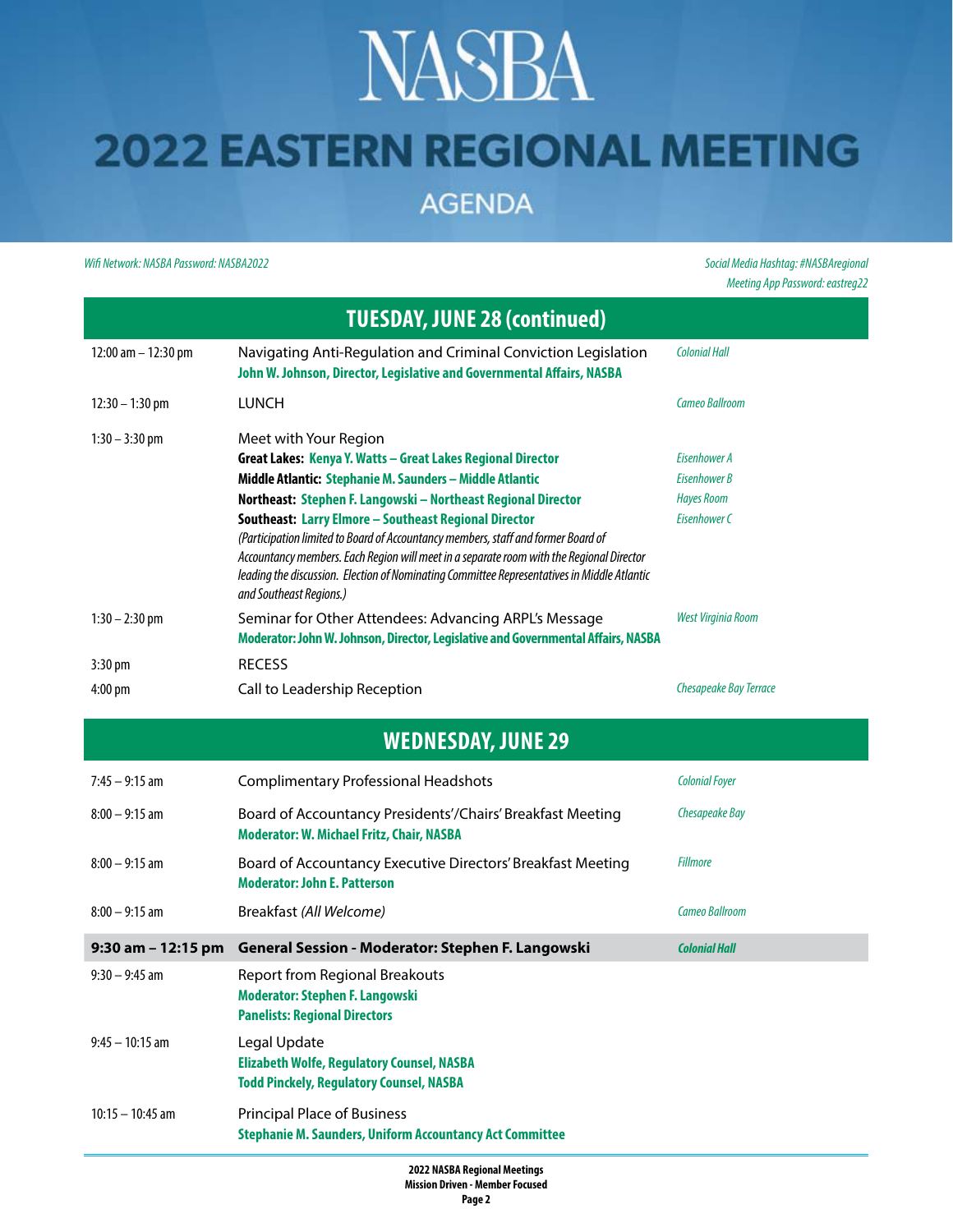# **NASBA**

### **2022 EASTERN REGIONAL MEETING**

**AGENDA** 

*Wifi Network: NASBA Password: NASBA2022 Social Media Hashtag: #NASBAregional*

*Meeting App Password: eastreg22*

| <b>WEDNESDAY, JUNE 29 (continued)</b> |                                                                                                                                                                                                             |                              |  |  |
|---------------------------------------|-------------------------------------------------------------------------------------------------------------------------------------------------------------------------------------------------------------|------------------------------|--|--|
| $10:45 - 11:15$ am                    | <b>BREAK</b>                                                                                                                                                                                                | <b>Colonial Foyer</b>        |  |  |
| $11:15 - 11:45$ am                    | Private Equity and Non-CPA Ownership of CPA Firms<br><b>Stephen Langowski, Regulatory Response Committee</b>                                                                                                |                              |  |  |
| 11:45 $am - 12:15$ pm                 | <b>Committee Updates</b><br><b>Elizabeth Wolfe, Regulatory Counsel, NASBA</b><br><b>Richard Silverman, Education Committee</b>                                                                              |                              |  |  |
| $12:15 - 1:15$ pm                     | LUNCH (Meeting Attendees Only)                                                                                                                                                                              | Cameo Ballroom               |  |  |
| $1:15 - 3:45$ pm                      | <b>General Session - Moderator: Kenya Y. Watts</b>                                                                                                                                                          | <b>Colonial Hall</b>         |  |  |
| $1:15 - 1:45$ pm                      | Strategic IT Project Updates & Trends in Cybersecurity<br><b>Cheryl Farrar, Chief Information Officer, NASBA</b>                                                                                            |                              |  |  |
| $1:45 - 2:15$ pm                      | On the Horizon: ESG Reporting<br>Ami Beers, Senior Director - Assurance and Advisory Innovation, AICPA                                                                                                      |                              |  |  |
| $2:15 - 2:45$ pm                      | Update on Diversity Initiatives<br>Alfonzo Alexander, Chief Ethics and Diversity Officer, NASBA                                                                                                             |                              |  |  |
| $2:45 - 3:00$ pm                      | <b>BREAK</b>                                                                                                                                                                                                | <b>Colonial Foyer</b>        |  |  |
| $3:00 - 3:30$ pm                      | A Deeper Dive: The Challenges of DOL, Single Audits, IRS Struggles<br><b>Colleen K. Conrad, Executive Vice President &amp; COO, NASBA</b><br>Daniel J. Dustin, Vice President, State Board Relations, NASBA |                              |  |  |
| $3:30 - 3:45$ pm                      | <b>Questions and Answers for NASBA</b><br>W. Michael Fritz, Chair, NASBA<br>Ken L. Bishop, President & CEO, NASBA                                                                                           |                              |  |  |
| $3:45 - 4:00$ pm                      | Raffle Drawing                                                                                                                                                                                              |                              |  |  |
| $4:00 \text{ pm}$                     | <b>ADJOURN</b>                                                                                                                                                                                              |                              |  |  |
| $6:30 \text{ pm}$                     | <b>Closing Celebration</b>                                                                                                                                                                                  | <b>Kate's Mountain Lodge</b> |  |  |